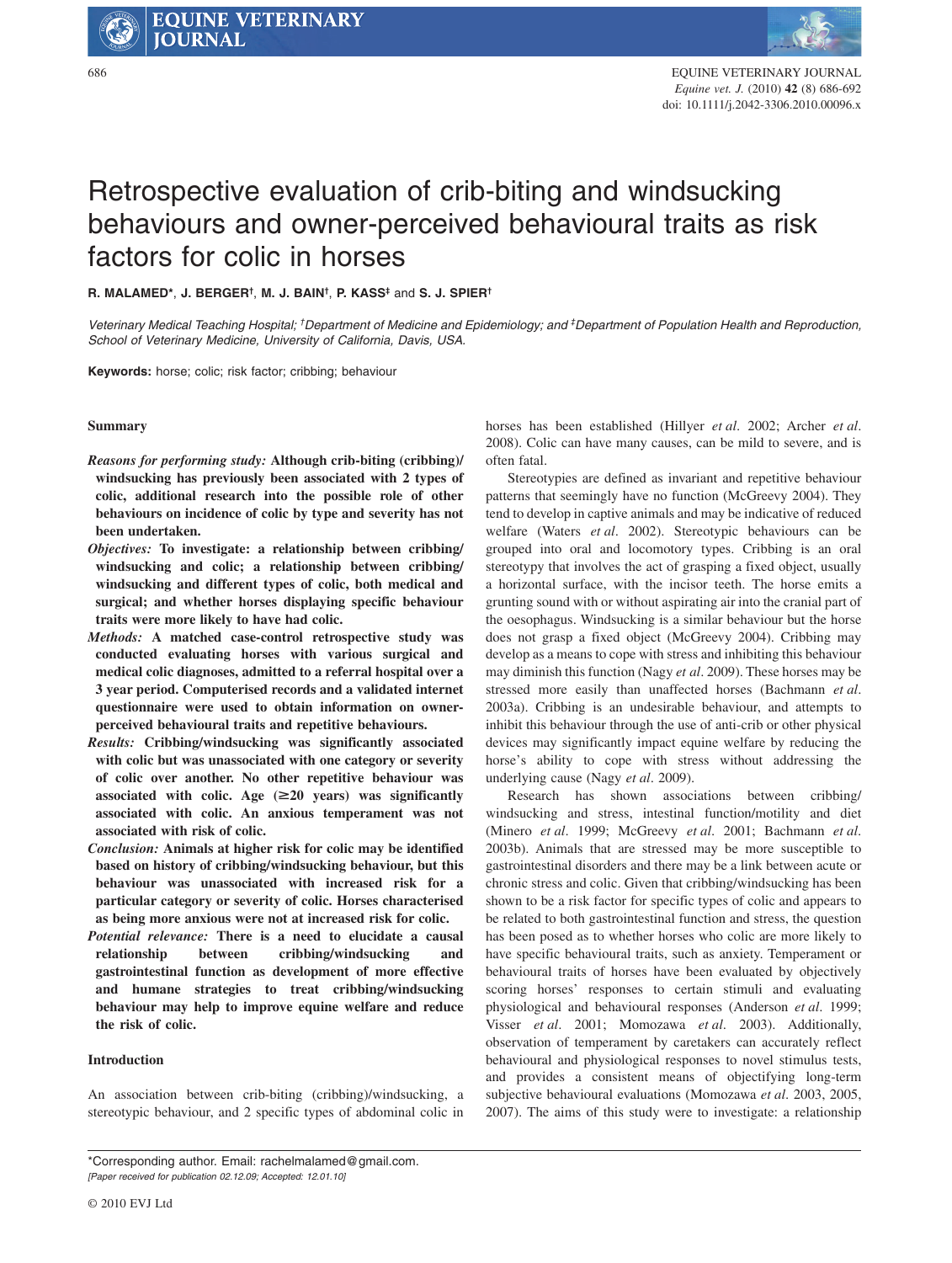between cribbing/windsucking and colic; a relationship between cribbing/windsucking in horses and different types of colic, both medical and surgical; and whether horses displaying specific behaviour traits, specifically anxious or nervous behaviour, were more likely to have a history of colic. Our hypotheses were that: cribbing/windsucking behaviour increases the overall incidence of colic; cribbing/windsucking does not increase the risk of specific forms of colic among horses with colic; and anxiety and other related personality traits do not increase the risk of colic. Information obtained from this study may improve the ability to identify animals that are at higher risk for colic, thereby placing emphasis on prevention and improved animal welfare.

#### **Materials and methods**

#### *Case and control selection and definition*

Computerised records at the University of California, William R. Pritchard Veterinary Medical Teaching Hospital (VMTH) were searched for horses who were aged  $\geq 1$  year and who presented to a VMTH veterinarian within 3 years (January 2006–December 2008) prior to initiation of the study. These horses had been either treated for colic (Case) or another disease process unrelated to colic (lameness, ophthalmic disease, or wounds - Control). Horses that were euthanised or had died during or after the treatment period were excluded from the study (Case and Control groups).

For this study, colic was defined as abdominal pain originating from the gastrointestinal tract. Medical colic was defined as colic that improved or resolved with medical treatment alone. Surgical colic was defined as colic for which surgery was performed as part of the diagnosis or treatment. The diagnoses of colic included, but were not limited to, colonic displacement and volvulus, strangulations, epiploic foramen entrapment (EFE), impactions, sand colic and enterolithiasis, gas colic, open diagnosis and 'other'. Physical examination had been performed on each horse by a VMTH veterinarian, and appropriate diagnostic tests were performed, including observations made during surgery.

Cases and Controls (1–2 per case) were matched for time of presentation, within 2 months of each other.

#### *Questionnaire design and data collection*

The survey was pilot tested among horse caretakers not included in the final survey, and was subsequently refined based upon the responses and comments received. The purpose of the pilot survey was to eliminate structural errors and to ensure that the questions could be easily understood.

Caretakers were mailed a postcard requesting their participation. Each postcard included a URL for a website where they would gain access to the specific internet survey according to the group. Control (A) and Case (B) surveys were filled out by the primary caregivers of Case and Control horses, respectively. Where applicable, the wording of questions in each of the surveys was modified so that it pertained to the Control or Case diagnosis but otherwise the surveys were identical (SurveyMonkey, http://www. tinyurl.com/horse-a; http://www.tinyurl.com/horse-b). Reminder postcards were sent to nonrespondents one month later. Internet surveys have been used to collect data for veterinary research and data collection in this form as been shown to be consistent with findings from traditional methods (Gobar and Kass 2002; Tynes *et al*. 2007).

The survey was divided into the following categories: demographic information on horses and caretakers; behaviours 24 h prior to most recent presentation to the VMTH; repetitive behaviours and other problem behaviours in the horses' lifetime; and questions pertaining to behavioural traits and temperament. Sets of questions regarding behavioural traits of horses followed those used in previously published papers (Momozawa *et al*. 2003, 2005) (Table 4). Where applicable, questions were in direct reference to the most recent visit for which the horse presented to the VMTH. Many of the horses had a history of presenting for multiple episodes of colic or other ailments and therefore it was necessary to identify a specific episode of colic or control condition. Caretakers were asked to enter a date and their horse's patient number (provided on the postcard) in order to verify that their answers were in reference to the correct time period in the VMTH medical records.

#### *Statistical analysis*

The data were evaluated using conditional logistic regression to control for confounding introduced by matching on time of case occurrence. Cases were compared to Controls with respect to their history of cribbing/windsucking and anxiety as potential risk factors. Among Cases, a Chi-squared test for independence was performed to analyse cribbing/windsucking as a predictor for colic type. The individual colic types were assigned to broader category groups to increase the statistical power of analyses and these groups were based on similar underlying pathophysiology. Strangulation and displacement were combined as both are considered to be secondary to a dysfunction in motility of the gut (Smith 1996). The 4 groups consisted of: 1) strangulation and displacements (large intestinal displacement or volvulus,  $n = 27$ ; small intestinal strangulation,  $n = 13$ ; EFE,  $n = 4$ ; 2) sand colic (n  $= 20$ ) and enterolithiasis (n  $= 17$ ); 3) impactions (n  $= 37$ ); and 4) open/gas colic ( $n = 103$ ). Other colic types were omitted due to a small sample size or if they did not fit into one of the major colic categories. P values<0.05 were considered statistically significant. Data were analysed by use of statistical software<sup>1</sup>.

#### **Results**

Of the 2802 postcards sent out, 890 (32.5%) online surveys were submitted and a total of 574 (227 Cases, 347 Controls) surveys were included in the study (20.4% of the postcards sent) (Fig 1).

Sixty-five percent (148/227) of Case horses were treated medically and 34.8% (79/227) of horses were treated surgically. The risk of medical vs. surgical colic was not different given a history of cribbing/windsucking (OR =  $0.78$ , 95% CI 0.33–1.82,  $P = 0.56$ ). Cribbing/windsucking was not a risk factor for any one category of colic over another  $(P = 1.0)$ .

The demographics of horse breed, age and gender are in Table 1. Horses that were in the age groups 20–24 years  $(OR = 2.85, 95\% \text{ CI } 1.38 - 5.88, P = 0.0047) \text{ and } \geq 25 \text{ years}$  $(OR = 2.43, 95\% \text{ CI } 0.99 - 5.93, P = 0.052)$  were more likely to have been treated for colic than those in younger age groups. There were no other significant associations of age, breed or gender on the incidence of colic. No association was found between age category and specific categories of colic  $(P = 1.0)$  or whether they were amenable to medical or surgical treatment ( $P = 0.89$ ).

Table 2 outlines changes in specific behaviours or specific behavioural traits within 24 h prior to presentation to the VMTH,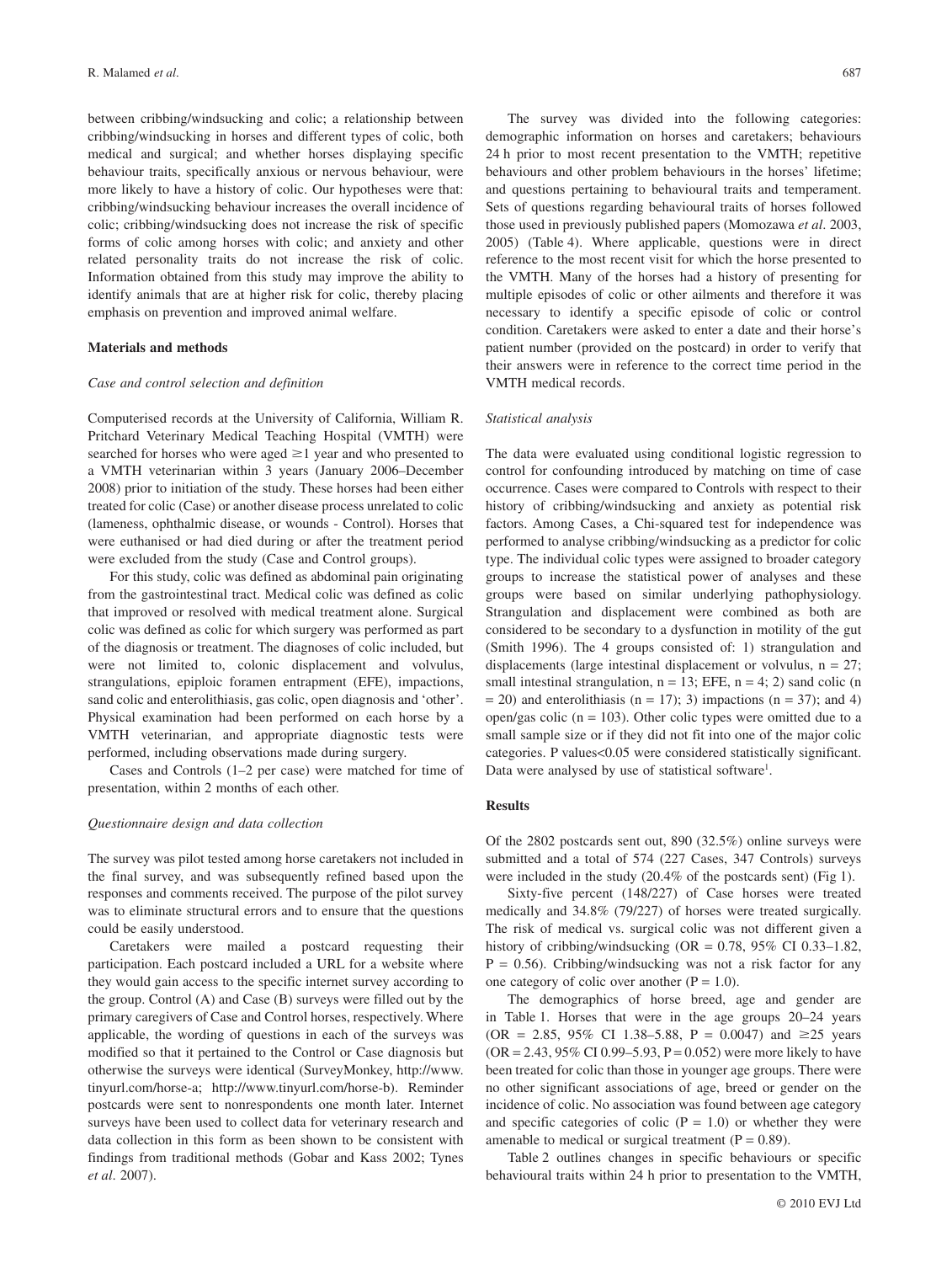

*Fig 1: Flow chart detailing recruitment of horses into the study.*

related to colic. Forty-two percent (93/219) of horses with colic had experienced an environmental change in the week prior to the episode (OR = 3.93, 95% CI 2.64–5.84, P $\leq$ 0.001). Having an anxious temperament was not predictive of any specific type of colic.

Horses that had a history of cribbing or windsucking were more likely to have had colic than those that did not crib ( $OR = 2.19, 95\%$ CI 0.99–3.46,  $P = 0.032$ ) after adjusting for age. This was corrected for age. None of the other individual repetitive behaviours, as well as when combined into locomotory or oral, were associated with colic (Table 3).

### **Discussion**

To the authors' knowledge this is the first large scale case-control study to evaluate cribbing/windsucking and temperament as risk factors for different types of colic. The prevalence of cribbing/ windsucking in the current control group was 6.8%. This is similar to the overall prevalence of 4.4% reported for horses in the USA (Albright *et al*. 2009). The prevalence of cribbing/windsucking in

© 2010 EVJ Ltd

the colic group was significantly higher (11%). The results support an association between cribbing and gastrointestinal disorders or colic.

This study attempted to evaluate whether cribbing/windsucking was significantly associated with specific types of colic. Categories consisted of colic types that could share similar underlying pathophysiology and consisted of those treated either medically or surgically.

In this study, there was no evidence that cribbing/windsucking was any more a risk factor for one type of colic over another. Additionally, cribbing/windsucking was no more likely to be a risk factor in a horse whose colic was treated medically compared to those that were treated surgically. Therefore, a history of cribbing/ windsucking does not appear to be related to type or severity of colic, assuming that those requiring surgery for diagnosis or treatment were more severe.

A previous study showed a much higher prevalence of cribbing in horses with EFE compared to horses with other strangulating small intestinal lesions (Archer *et al*. 2004). Cribbing/windsucking as it relates specifically to EFE was not evaluated in our study due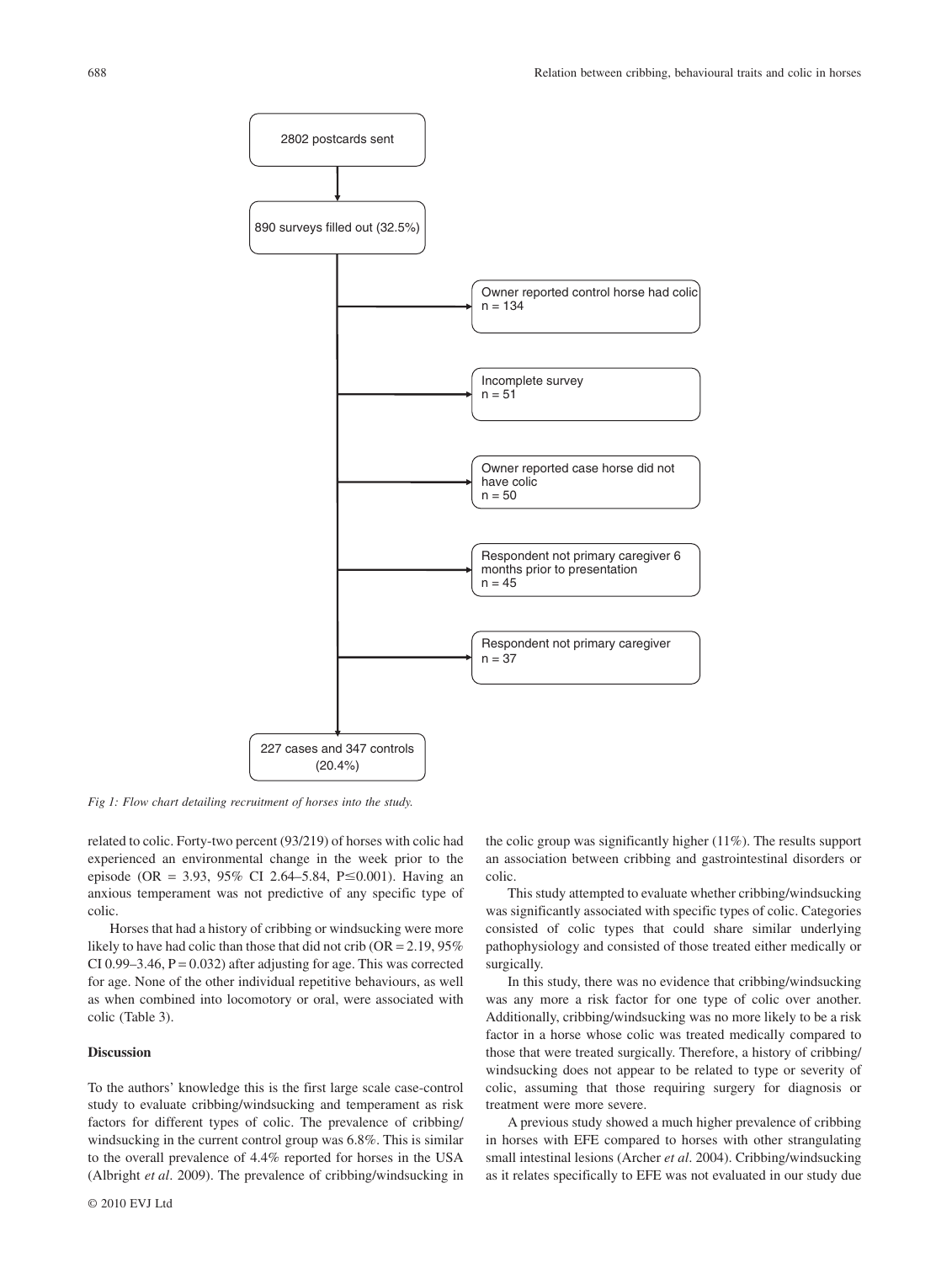**TABLE 1: Odds ratio of demographic information of the horses in relation to colic**

|                 | Control<br>$(n = 347)$ | Colic<br>$(n = 227)$ | P value | Odds<br>ratio | 95% CI        |
|-----------------|------------------------|----------------------|---------|---------------|---------------|
| <b>Breed</b>    |                        |                      |         |               |               |
| Thoroughbred    | 54                     | 29                   |         | 1             |               |
| Warmblood       | 20                     | 11                   | 0.98    | 1.01          | $0.41 - 2.48$ |
| Morgan          | 11                     | 10                   | 0.19    | 1.90          | $0.72 - 4.99$ |
| Arabian         | 42                     | 34                   | 0.25    | 1.50          | $0.76 - 2.97$ |
| Quarter Horse   | 107                    | 52                   | 0.68    | 0.89          | $0.50 - 1.57$ |
| Mix             | 33                     | 31                   | 0.18    | 1.63          | $0.80 - 3.31$ |
| Other           | 76                     | 58                   | 0.2     | 1.45          | $0.82 - 2.56$ |
| Mustang         | $\overline{4}$         | 2                    | 0.77    | 0.76          | $0.13 - 4.63$ |
| Age category    |                        |                      |         |               |               |
| $1 - 4$         | 55                     | 25                   |         | 1             |               |
| $5 - 9$         | 104                    | 53                   | 0.67    | 1.13          | $0.64 - 2.02$ |
| $10 - 14$       | 107                    | 71                   | 0.20    | 1.46          | $0.81 - 2.93$ |
| $15 - 19$       | 44                     | 34                   | 0.17    | 1.57          | $0.83 - 3.00$ |
| $20 - 24$       | 24                     | 31                   | 0.0047  | 2.85          | 1.38-5.88     |
| $\geq$ 25       | 13                     | 13                   | 0.052   | 2.43          | $0.99 - 5.93$ |
| Gender          |                        |                      |         |               |               |
| Mare            | 133                    | 84                   |         | 1             |               |
| Gelding         | 198                    | 126                  | 0.79    | 1.05          | $0.73 - 1.51$ |
| <b>Stallion</b> | 16                     | 17                   | 0.15    | 1.70          | $0.83 - 3.44$ |

to the small sample size of horses diagnosed with EFE  $(n = 4)$  at the VMTH in the 3 years prior to this study. This may have been due to a shorter time of recruitment in our study, the lower number of horses suffering from EFE in California, or that horses suffering from EFE are less likely to be referred to the VMTH than elsewhere.

A causal relationship between cribbing/windsucking and colic has not been elucidated and further investigation into how cribbing/ windsucking and gastrointestinal function is co-related is warranted. Previous research has demonstrated that longer total gut transit times were recorded in horses that cribbed compared to those that did not, but the oro-caecal transit times did not differ (McGreevy *et al*. 2001). When horses are prevented from cribbing or eating, a relative stasis in the motility of the foregut can occur, suggesting that normal gut function in these animals depends on *ad libitum* access to food and to suitable cribbing substrates (McGreevy and Nicol 1998). Another study suggested that increased intestinal transit time in cribbing horses may be associated with a mechanism for the increased risk of simple colonic obstruction and distention associated with cribbing (Hillyer *et al*. 2002).

Age category was associated with a risk of colic in this study. The age categories of horses  $20-24$  years and  $\geq 25$  years was most significantly associated with colic, with 56% (31/55) and 50%

**TABLE 2: Odds ratio of horses demonstrating changes in specific behaviours or specific behavioural traits within 24 h prior to presentation to the VMTH, related to colic**

| Variable                                                 | Control        | Colic          | P value | Odds ratio              | 95% CI         |
|----------------------------------------------------------|----------------|----------------|---------|-------------------------|----------------|
| Cribbing/windsucking                                     |                |                |         |                         |                |
| No change                                                | 33             | 27             | 0.18    | 0.93                    |                |
| Decreased                                                | $\mathbf{1}$   | 3              | 0.27    | 3.67                    | $0.36 - 37$    |
| Increased                                                | $\overline{1}$ | $\mathbf 0$    | 0.97    | $\infty$                | $\infty$       |
| Repetitive behaviours other than cribbing or windsucking |                |                |         |                         |                |
| No change                                                | 42             | 21             |         | 1                       |                |
| Decreased                                                | $\mathbf{1}$   | 1              | 0.63    | $\overline{\mathbf{c}}$ | $0.12 - 33.58$ |
| Increased                                                | 3              | 6              | 0.067   | $\overline{4}$          | $0.90 - 17.6$  |
| Anxiety                                                  |                |                |         |                         |                |
| No change                                                | 89             | 37             |         | 1                       |                |
| Decreased                                                | $\overline{4}$ | 3              | 0.45    | 1.80                    | $0.39 - 8.46$  |
| Increased                                                | 38             | 70             | < 0.001 | 4.43                    | $2.56 - 7.68$  |
| Aggression toward people                                 |                |                |         |                         |                |
| No change                                                | 62             | 33             |         | 1                       |                |
| Decreased                                                | $\mathbf{1}$   | $\overline{4}$ | 0.077   | 7.52                    | $0.81 - 70.01$ |
| Increased                                                | 9              | 5              | 0.94    | 1.044                   | $0.32 - 3.37$  |
| Aggression toward horses                                 |                |                |         |                         |                |
| No change                                                | 93             | 50             |         | 1                       |                |
| Decreased                                                | $\overline{2}$ | $\overline{4}$ | 0.14    | 3.72                    | $0.66 - 21.02$ |
| Increased                                                | 14             | $\overline{7}$ | 0.88    | 0.93                    | $0.35 - 2.45$  |
| Pawing                                                   |                |                |         |                         |                |
| No change                                                | 90             | 31             |         | 1                       |                |
| Decreased                                                | $\overline{c}$ | 5              | 0.022   | 7.26                    | 1.34-39.33     |
| Increased                                                | $\overline{7}$ | 75             | < 0.001 | 31.11                   | 12.96-74.66    |
| Kicking                                                  |                |                |         |                         |                |
| No change                                                | 62             | 29             |         | 1                       |                |
| Decreased                                                | $\mathbf{1}$   | 5              | 0.034   | 10.69                   | 1.19-95.69     |
| Increased                                                | 11             | 18             | 0.0048  | 3.50                    | $1.47 - 8.35$  |
| Lying down                                               |                |                |         |                         |                |
| No change                                                | 135            | 32             |         | 1                       |                |
| Decreased                                                | 3              | $\overline{4}$ | 0.029   | 5.63                    | 1.20-26.39     |
| Increased                                                | 11             | 137            | 0.001   | 52.54                   | 25.44-108.50   |
| Rolling                                                  |                |                |         |                         |                |
| No change                                                | 139            | 36             |         | 1                       |                |
| Decreased                                                | $\overline{c}$ | 6              | 0.003   | 11.58                   | $2.24 - 59.82$ |
| Increased                                                | 3              | 108            | < 0.001 | 139                     | 41.68-463.5    |

Numbers for each characteristic may not equal the total number of horses in each group because some respondents did not answer all questions, due to their horse not performing the behaviour or not displaying the behavioural trait.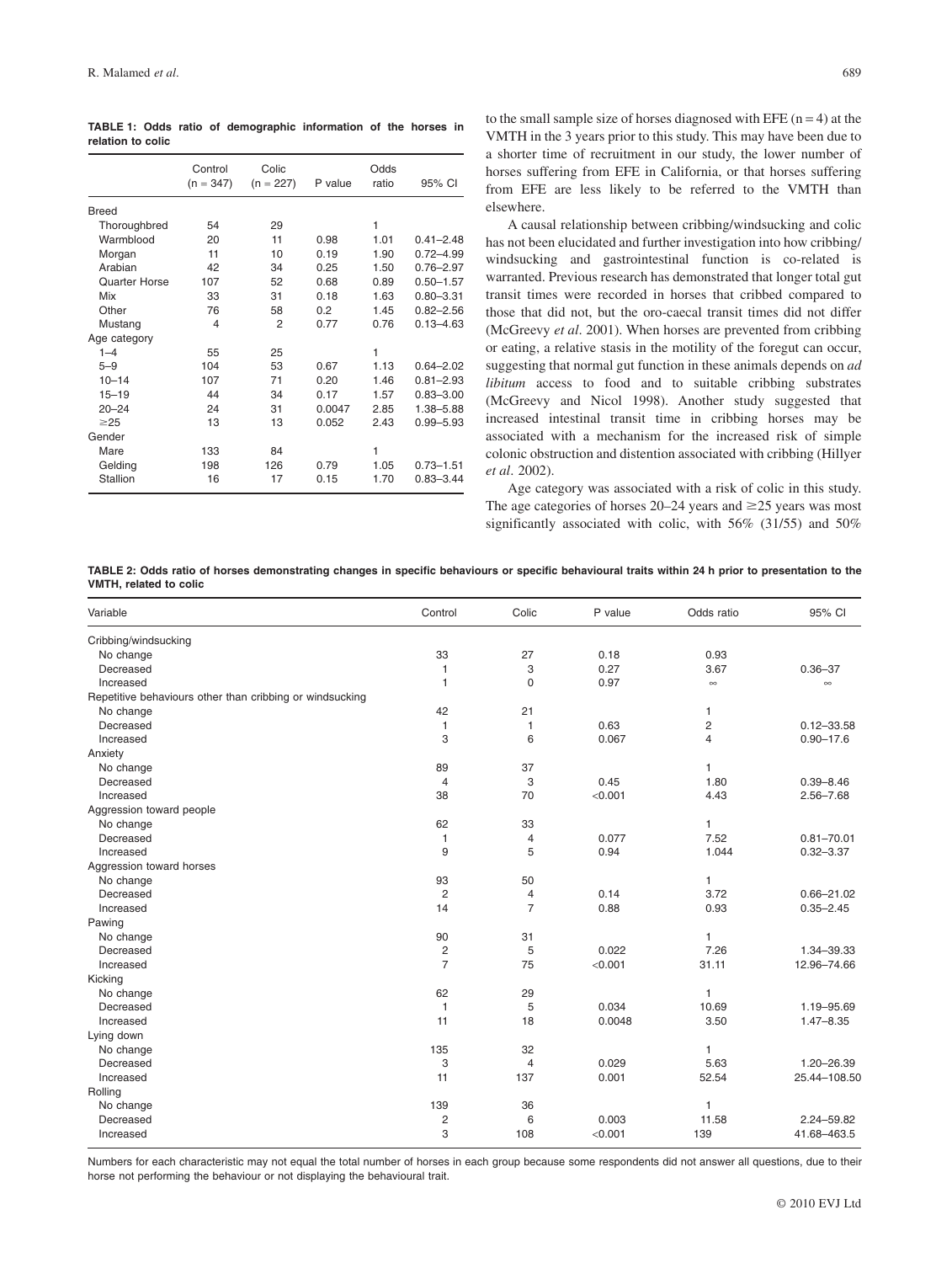| TABLE 3: Odds ratio of horses demonstrating repetitive behaviours at some point in their lifetime, related to colic |  |  |  |  |
|---------------------------------------------------------------------------------------------------------------------|--|--|--|--|
|---------------------------------------------------------------------------------------------------------------------|--|--|--|--|

| Variable                                                     | Colic | Control | P value | Odds ratio   | 95% CI         |
|--------------------------------------------------------------|-------|---------|---------|--------------|----------------|
| Cribbing/windsucking                                         |       |         |         |              |                |
| No                                                           | 202   | 325     |         | 1            |                |
| Yes                                                          | 25    | 22      | 0.032   | 1.85         | $0.99 - 3.46$  |
| Wood chewing/eating                                          |       |         |         |              |                |
| <b>No</b>                                                    | 154   | 260     |         | 1            |                |
| Yes                                                          | 73    | 87      | 0.083   | 1.40         | $0.96 - 2.053$ |
| Tongue/lip play (when not being ridden)                      |       |         |         |              |                |
| No                                                           | 194   | 276     |         | $\mathbf{1}$ |                |
| Yes                                                          | 33    | 71      | 0.11    | 0.69         | $0.44 - 1.087$ |
| Stall walking                                                |       |         |         |              |                |
| No                                                           | 205   | 320     |         | 1            |                |
| Yes                                                          | 22    | 27      | 0.37    | 1.32         | $0.72 - 2.40$  |
| Weaving                                                      |       |         |         |              |                |
| No                                                           | 216   | 335     |         | 1            |                |
| Yes                                                          | 11    | 12      | 0.154   | 1.35         | $0.55 - 3.30$  |
| Pawing                                                       |       |         |         |              |                |
| No                                                           | 171   | 250     |         | 1            |                |
| Yes                                                          | 56    | 97      | 0.38    | 0.85         | $0.58 - 1.23$  |
| Stall kicking                                                |       |         |         |              |                |
| No                                                           | 208   | 321     |         | $\mathbf{1}$ |                |
| Yes                                                          | 19    | 26      | 0.7     | 1.14         | $0.60 - 2.17$  |
| Other repetitive behaviour                                   |       |         |         |              |                |
| No                                                           | 198   | 316     |         | 1            |                |
| Yes                                                          | 29    | 31      | 0.19    | 1.43         | $0.84 - 2.44$  |
| Any repetitive behaviour (including cribbing or windsucking) |       |         |         |              |                |
| No                                                           | 88    | 144     |         | 1            |                |
| Yes                                                          | 139   | 203     | 0.5     | 1.13         | $0.79 - 1.60$  |

Numbers for each diagnosis may not equal the total number of horses in each group because some respondents did not answer all questions, due to their horse not performing the behaviour or not displaying the behavioural trait.

| TABLE 4: Questionnaire items used to assess anxiety |  |  |
|-----------------------------------------------------|--|--|
|-----------------------------------------------------|--|--|

| Question                                                                      | Score from 1 to 9                               |  |
|-------------------------------------------------------------------------------|-------------------------------------------------|--|
| This horse's behaviour around insects, noises, etc.                           | Very calm $\rightarrow$ Very nervous            |  |
| This horse's tendency to get excited easily                                   | Not excitable $\rightarrow$ Very excitable      |  |
| This horse's tendency to have abnormal fear and panic in different situations | Never $\rightarrow$ Always                      |  |
| This horse's predictability from day to day                                   | Very consistent $\rightarrow$ Very inconsistent |  |
| This horse's tendency to be vigilant about its surroundings                   | Never $\rightarrow$ Always                      |  |
| This horse's tendency to get surprised easily                                 | Not skittish at all $\rightarrow$ Very skittish |  |
| This horse's tendency to be timid in a new environment                        | Not timid at all $\rightarrow$ Very timid       |  |

Derived from Momozawa *et al*. (2005).

(13/26) of horses having had at least one episode of colic, respectively. This differs from another study, which did not show an association between age and colic when age was considered as a categorical variable; however, horses aged >15 were considered as one category (Hudson *et al.* 2001). Although horses that were  $\geq$  20 years were more likely to suffer from colic, there was no association with a particular colic category in our study. This differs from other studies that show young and older horses appear to be at less risk of simple colic (Tinker *et al*. 1997) and middle-aged horses have been reported to be at higher risk than older horses (Proudman 1992).

Results indicate that a change in the frequency of pawing, kicking, lying down and rolling 24 h preceding the colic episode was significantly associated with colic. However, more horses displayed increased rather than decreased frequency of these behaviours. For example, horses that are in pain can be observed by their caretakers to pace more or, separately, to have decreased movement, therefore pacing less. The same can be said for the behaviour of kicking, as they can kick more, at their abdomen, or kick less, if the owner is describing kicking at the stall.

© 2010 EVJ Ltd

While management risk factors associated with colic were not the focus of this study, the finding that an environmental change within a week of the colic episode was significantly associated with colic is similar to another study that found that the risk of colic was significantly increased in horses with a history of travel in the previous 24 h (Hillyer *et al*. 2002).

Studies have shown a link between animal temperament and disease in other species, including interstitial cystitis in cats and gastric dilation volvulus (GDV) in dogs. The risk of GDV was increased by 257% in dogs characterised as fearful vs. nonfearful (Glickman *et al*. 1997). Cats with interstitial cystitis are more susceptible to stress (Buffington *et al*. 2006). In this study, the temperament trait 'anxiety' was assessed by caretakers based on specific questions derived from a validated questionnaire to determine if horses who had suffered from colic were considered to be more anxious than control horses (Momozawa *et al*. 2003, 2005). This questionnaire, on which ours was based, has been validated as a reliable means to assess equine temperamental traits, especially those related to anxiety, which can be assessed more reliably in comparison to other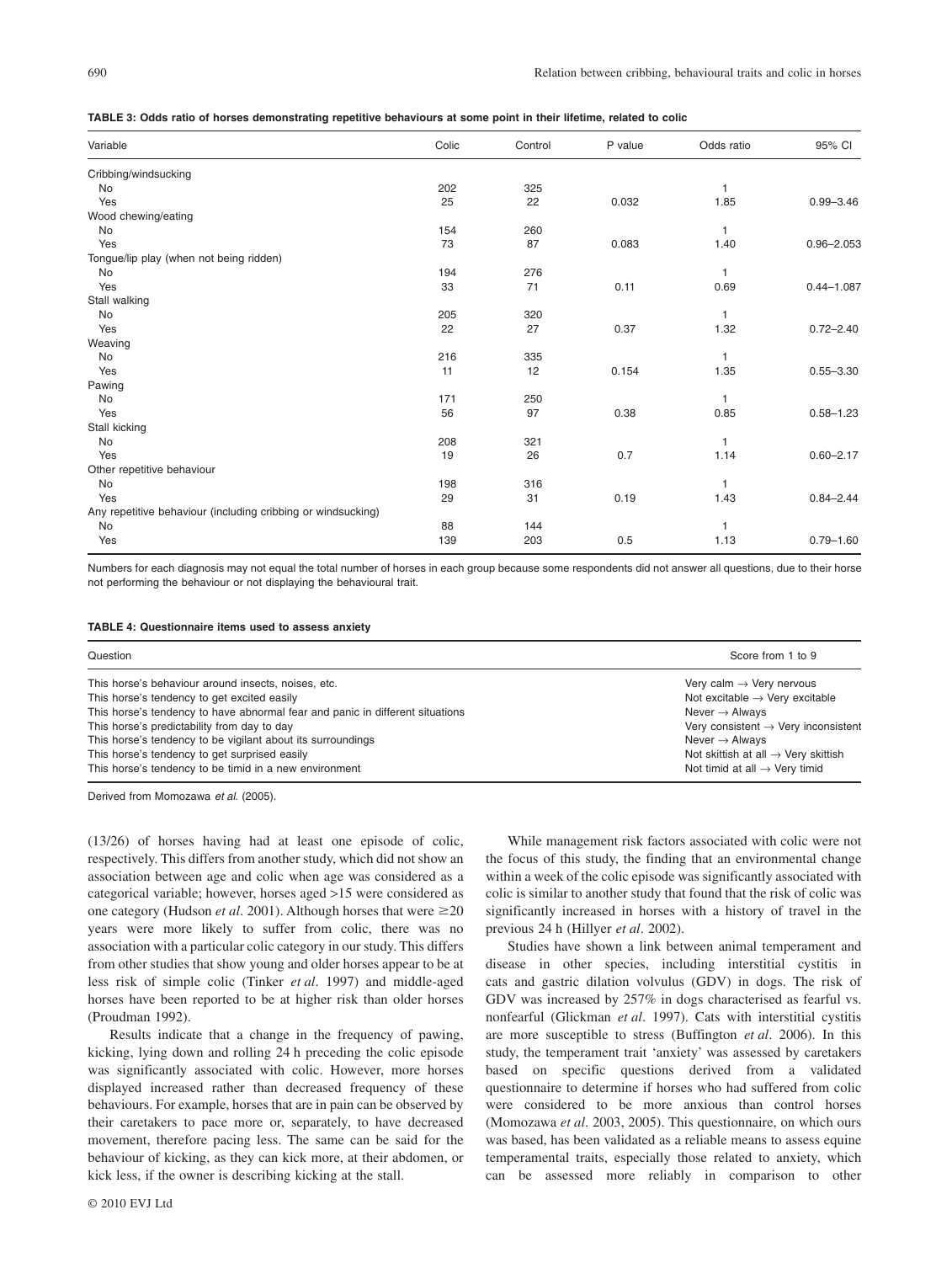temperament traits of the horse by either questionnaire or behavioural evaluation.

In this study, several questions (Table 4) evaluating anxiety were asked in order to increase reliability of the answers given by the caretaker. Our results suggest that colic is not related to inherent temperament of a horse.

One limitation of this study includes recall bias of the caretakers with regard to certain behaviours or temperament assessment, or the caretakers' inability to accurately identify cribbing/windsucking behaviours. To reduce recall bias, caretakers were asked to recall behaviours with respect to the most recent episode of colic when evaluating acute behavioural changes prior to colic. It was not feasible to train respondents or assess their ability to accurately identify and differentiate cribbing/windsucking behaviours and chewing; however, the terms 'cribbing' and 'windsucking' were clearly defined within the survey in order to improve their ability to accurately identify these behaviours. Since this study had a control group, it is unlikely that a higher percentage of either Control or Case group would incorrectly identify these behaviours.

Another limitation was that although care was taken to exclude horses with a known history of colic in the Control group, it is possible that some were missed if the entire medical history of the horse was not known by the respondent or could not be recalled accurately. Additionally, when categorising colic as surgical or medical, we did not consider whether surgery was for diagnostic purposes only. This could be a confounding factor if those that were diagnosed via surgery did not actually receive surgical intervention and the colic resolved medically. However, for the purpose of this study it was assumed that horses that underwent surgery, regardless of whether it was for exploratory purposes or for treatment, reflected those horses that were considered to be more ill. Owners of horses that died or were euthanised were not solicited to be in the study in order to spare the owners' feelings. While it was not expected to bias results as the potential determinants of colic in this study (e.g. cribbing), as they are not determinants of mortality, we acknowledge the possibility that it may have, as horses with more severe forms of colic may have been at a higher risk of dying or being euthanised. Sixty-eight percent of solicited owners did not access the survey; if owner propensity to participate was related to equine behavioural determinants of colic, then study findings could be affected, although we consider this unlikely (Fowler 2009).

Animals at higher risk for colic may be identified based on a history of cribbing/windsucking behaviour within their lifetime. In this study, there was no evidence that cribbing/windsucking is a risk factor for a particular category of colic over another nor was this behaviour more likely to be associated with more severe cases of colic such as those requiring surgery. Also, horses that are characterised as being more anxious are not at increased risk for colic. These statements assume that horses treated at the VMTH represent the general horse population; however, the association of cribbing/windsucking to colic should be limited to our hospital population and other assumptions labelled as speculation. Investigation of a causal relationship between cribbing/windsucking and colic could allow for development of management strategies to improve equine welfare and reduce the risk of disease in addition to the development of more humane treatment modalities for cribbing.

#### **Acknowledgements**

This project was supported by the Center for Equine Health with funds provided by the State of California pari-mutuel fund and contributions by private donors. We would also like to thank Kathryn Holcomb for assistance with survey design.

#### **Manufacturer's address**

<sup>1</sup>Statistics and Epidemiology Research Corporation, Cytel Software Corporation, Cambridge, Massachusetts, USA.

#### **References**

- Albright, J.D., Mohammed, H.O., Heleski, C.R., Wickens, C.L. and Houpt, K.A. (2009) Crib-biting in US horses: breed predispositions and owner perceptions of aetiology. *Equine vet. J.* **41**, 455-458.
- Anderson, M.K., Friend, T.H., Evans, J.W. and Bushong, D.M. (1999) Behavioural assessment of horses in therapeutic riding programs. *Appl. Anim. behav. Sci.* **63**, 11-24.
- Archer, D.C., Freeman, D.E., Doyle, A.J., Proudman, C.J. and Edwards, G.B. (2004) Association between cribbing and entrapment of the small intestine in the epiploic foramen in horses: 68 cases (1991–2002). *J. Am. vet. med. Ass.* **224**, 562-564.
- Archer, D.C., Pinchbeck, G.K., French, N.P. and Proudman, C.J. (2008) Risk factors for epiploic foramen entrapment colic: an international study. *Equine vet. J.* **40**, 224-230.
- Bachmann, I., Bernasconi, P., Herrmann, R., Weishaupt, M.A. and Stauffacher, M. (2003a) Behavioural and physiological responses to an acute stressor in crib-biting and control horses. *Appl. Anim. behav. Sci.* **82**, 297-311.
- Bachmann, I., Audige, L. and Stauffacher, M. (2003b) Risk factors associated with behavioural disorders of crib-biting, weaving and box-walking in Swiss horses. *Equine vet. J.* **35**, 158-163.
- Buffington, C.A., Westropp, J.L., Chew, D.J. and Bolus, R.R. (2006) Clinical evaluation of multimodal environmental modification (MEMO) in the management of cats with idiopathic cystitis. *J. feline Med. Surg.* **8**, 261-268.
- Fowler, F.J. (2009) *Survey Research Methods*, 4th edn., Sage Publications, London.
- Glickman, L.T., Glickman, N.W., Schellenberg, D.B., Simpson, K. and Lantz, G.C. (1997) Multiple risk factors for the gastric dilatation-volvulus syndrome in dogs: a practitioner/owner case-control study. *J. Am. Anim. Hosp. Ass.* **33**, 197- 204.
- Gobar, G.M. and Kass, P.H. (2002) World Wide Web-based survey of vaccination practices, postvaccinal reactions, and vaccine site-associated sarcomas in cats. *J. Am. vet. med. Ass.* **220**, 1477-1482.
- Hillyer, M.H., Taylor, F.G., Proudman, C.J., Edwards, G.B., Smith, J.E. and French, N.P. (2002) Case control study to identify risk factors for simple colonic obstruction and distension colic in horses. *Equine vet. J.* **34**, 455-463.
- Hudson, J.M., Cohen, N.D., Gibbs, P.G. and Thompson, J.A. (2001) Feeding practices associated with colic in horses. *J. Am. vet. med. Ass.* **219**, 1419-1425.
- McGreevy, P. (2004) *Equine Behaviour: A Guide for Veterinarians and Equine Scientists*, W.B. Saunders, London.
- McGreevy, P. and Nicol, C. (1998) Physiological and behavioural consequences associated with short-term prevention of crib-biting in horses. *Physiol. Behav.* **65**, 15-23.
- McGreevy, P.D., Webster, A.J. and Nicol, C.J. (2001) Study of the behaviour, digestive efficiency and gut transit times of crib-biting horses. *Vet. Rec.* **148**, 592-596.
- Minero, M., Canali, E., Ferrante, V., Verga, M. and Odberg, F.O. (1999) Heart rate and behavioural responses of crib-biting horses to two acute stressors. *Vet. Rec.* **145**, 430-433.
- Momozawa, Y., Kusunose, R., Kikusui, T., Takeuchi, Y. and Mori, Y. (2005) Assessment of equine temperament questionnaire by comparing factor structure between two separate surveys. *Appl. anim. behav. Sci.* **92**, 77-84.
- Momozawa, Y., Ono, T., Sato, F., Kikusui, T., Takeuchi, Y., Mori, Y. and Kusunose, R. (2003) Assessment of equine temperament by a questionnaire survey to caretakers and evaluation of its reliability by simultaneous behaviour test. *Appl. anim. behav. Sci.* **84**, 127-138.